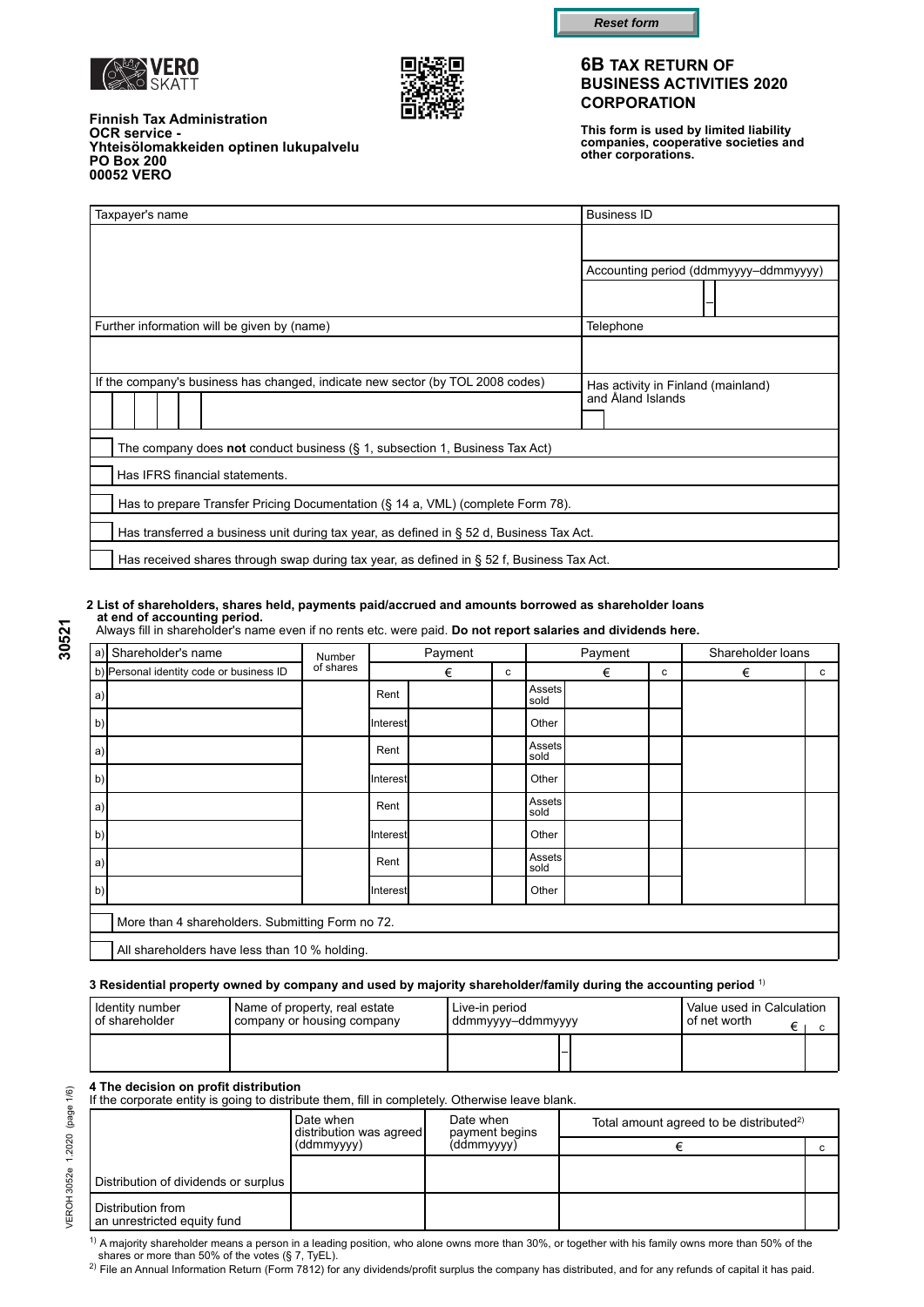



Business ID

|                                                                                |                       | 5 Changes in subscribed share capital after close of accounting period, quantity of own shares held by the company itself |                       |                                  |                                                       |           |                                                                          |     |
|--------------------------------------------------------------------------------|-----------------------|---------------------------------------------------------------------------------------------------------------------------|-----------------------|----------------------------------|-------------------------------------------------------|-----------|--------------------------------------------------------------------------|-----|
| Share capital<br>was raised by:                                                | $\epsilon$ $\epsilon$ | Share capital<br>was lowered by:                                                                                          | $\epsilon$   c        | Number of shares<br>after change |                                                       | one share | Nominal value/book value of                                              | €∣с |
|                                                                                |                       |                                                                                                                           |                       |                                  |                                                       |           |                                                                          |     |
| Subscription price of<br>a new share<br>€                                      | $\mathbf c$           | Subscription price is<br>determined on the basis<br>of the mathematical value                                             | Raised capital        |                                  | Company redeemed/<br>purchased/sold its<br>own shares |           | Quantity of own shares<br>held by company at end of<br>accounting period |     |
|                                                                                |                       | Yes                                                                                                                       | By paid-in<br>capital | By<br>retained<br>earnings       | Yes                                                   |           |                                                                          |     |
|                                                                                |                       |                                                                                                                           |                       |                                  |                                                       |           |                                                                          |     |
| 6 Business income (continues on page 3)                                        |                       | Calculation of taxable income (Business Tax Act)                                                                          |                       | Accounting                       |                                                       |           | Tax accounting                                                           |     |
|                                                                                |                       |                                                                                                                           |                       | €                                | c                                                     |           | €                                                                        | c   |
| 1 Net sales                                                                    |                       |                                                                                                                           |                       |                                  |                                                       |           |                                                                          |     |
| 2 Own consumption of goods/services produced                                   |                       |                                                                                                                           |                       |                                  |                                                       |           |                                                                          |     |
| 3 Other income from business activities                                        |                       | Capital gains from selling shares included in fixed assets                                                                |                       |                                  |                                                       |           |                                                                          |     |
|                                                                                |                       |                                                                                                                           |                       |                                  |                                                       |           |                                                                          |     |
|                                                                                |                       |                                                                                                                           |                       |                                  |                                                       |           |                                                                          |     |
|                                                                                |                       |                                                                                                                           |                       |                                  |                                                       |           |                                                                          |     |
|                                                                                |                       |                                                                                                                           |                       |                                  |                                                       |           |                                                                          |     |
| Other income                                                                   |                       |                                                                                                                           |                       |                                  |                                                       |           |                                                                          |     |
| <b>4 Financial income</b>                                                      |                       |                                                                                                                           |                       |                                  |                                                       |           |                                                                          |     |
|                                                                                |                       |                                                                                                                           |                       |                                  |                                                       |           |                                                                          |     |
|                                                                                |                       |                                                                                                                           |                       |                                  |                                                       |           |                                                                          |     |
|                                                                                |                       |                                                                                                                           |                       |                                  |                                                       |           |                                                                          |     |
|                                                                                |                       |                                                                                                                           |                       |                                  |                                                       |           |                                                                          |     |
|                                                                                |                       |                                                                                                                           |                       |                                  |                                                       |           |                                                                          |     |
|                                                                                |                       |                                                                                                                           |                       |                                  |                                                       |           |                                                                          |     |
|                                                                                |                       |                                                                                                                           |                       |                                  |                                                       |           |                                                                          |     |
|                                                                                |                       |                                                                                                                           |                       |                                  |                                                       |           |                                                                          |     |
|                                                                                |                       |                                                                                                                           |                       |                                  |                                                       |           |                                                                          |     |
|                                                                                |                       |                                                                                                                           |                       |                                  |                                                       |           |                                                                          |     |
|                                                                                |                       |                                                                                                                           |                       |                                  |                                                       |           |                                                                          |     |
| Other financial revenues                                                       |                       |                                                                                                                           |                       |                                  |                                                       |           |                                                                          |     |
|                                                                                |                       |                                                                                                                           |                       |                                  |                                                       |           |                                                                          |     |
| Taxable portion (§ 5a, Business Tax Act)<br>6 Group subsidy received (Form 65) |                       |                                                                                                                           |                       |                                  |                                                       |           |                                                                          |     |
|                                                                                |                       |                                                                                                                           |                       |                                  |                                                       |           |                                                                          |     |
|                                                                                |                       | Taxable portion (§ 43 and § 47, Business Tax Act)                                                                         |                       |                                  |                                                       |           |                                                                          |     |
|                                                                                |                       |                                                                                                                           |                       |                                  |                                                       |           |                                                                          |     |
|                                                                                |                       |                                                                                                                           |                       |                                  |                                                       |           | To first page                                                            |     |

**30522**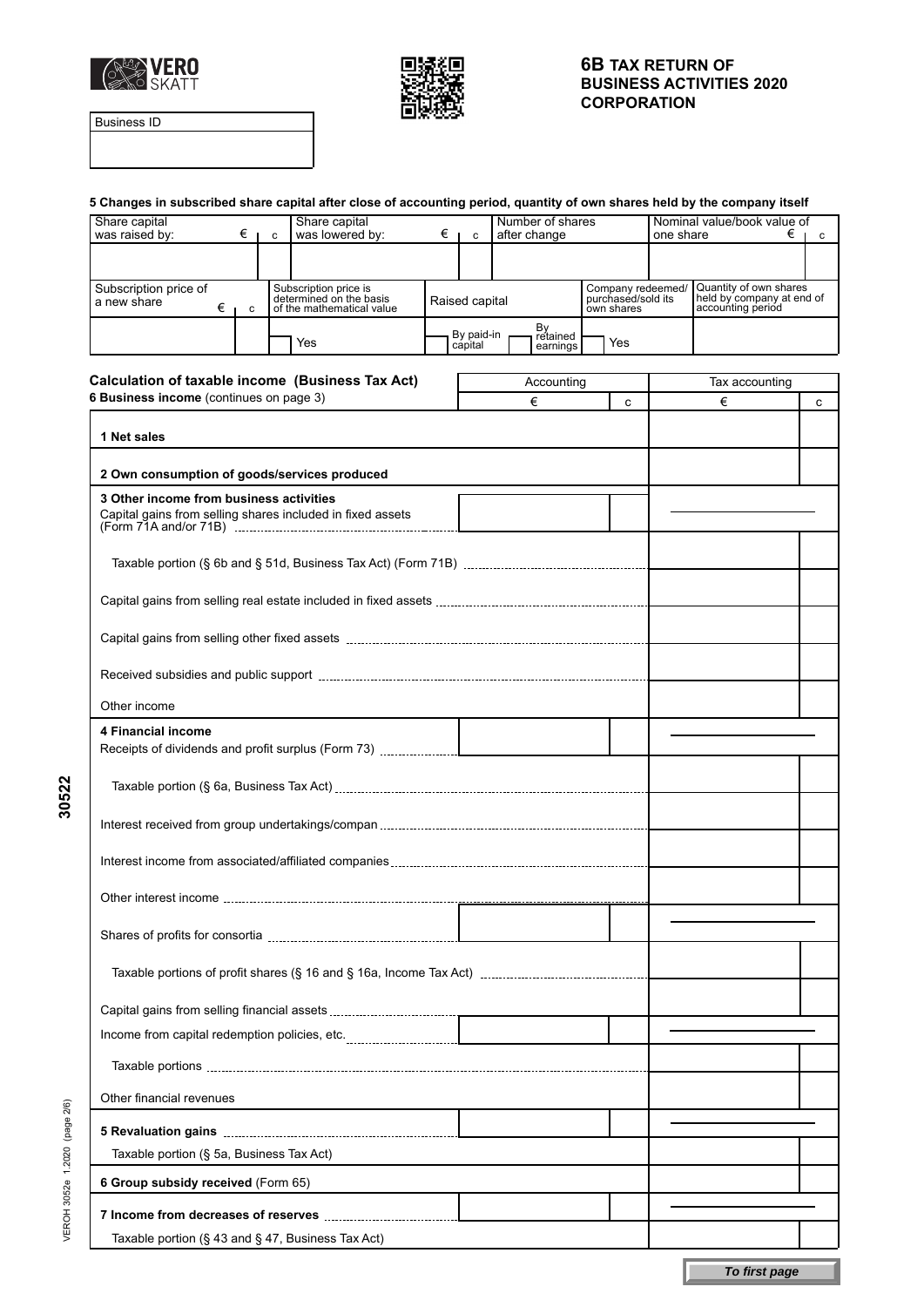



Business ID

|                                                                                   | Accounting |   | Tax accounting |   |
|-----------------------------------------------------------------------------------|------------|---|----------------|---|
|                                                                                   | €          | c | €              | c |
| 8 Shares of profits in Controlled Foreign Company (Form 74)                       |            |   |                |   |
| 9 Capital gains from other assets (From 71B)                                      |            |   |                |   |
| 10 Other taxable revenues (not included in P/L)                                   |            |   |                |   |
| <b>11 TAXABLE BUSINESS INCOME, TOTAL</b>                                          |            |   |                |   |
|                                                                                   |            |   |                |   |
| 12 Refunds of taxes                                                               |            |   |                |   |
| 13 Cinema support received (§ 6.1.5, Business Tax Act)                            |            |   |                |   |
| 14 Capital gains, indirect income recognition                                     |            |   |                |   |
| 15 Other tax-exempt revenues of the P/L                                           |            |   |                |   |
|                                                                                   |            |   |                |   |
| <b>Calculation of taxable income</b>                                              | Accounting |   | Tax accounting |   |
| 7 Business costs (jatkuu sivulla 4)                                               | €          | c | €              | с |
| 1 Raw materials and services                                                      |            |   |                |   |
|                                                                                   |            |   |                |   |
| <b>External services</b>                                                          |            |   |                |   |
| 2 Staff expenses                                                                  |            |   |                |   |
|                                                                                   |            |   |                |   |
|                                                                                   |            |   |                |   |
|                                                                                   |            |   |                |   |
| Other staff expenses                                                              |            |   |                |   |
| 3 Depreciation and reduction in value of fixed assets                             |            |   |                |   |
|                                                                                   |            |   |                |   |
| Deductible portion (§ 24, § 30 to § 34, § 36 to § 41, Business Tax Act) (Form 62) |            |   |                |   |
|                                                                                   |            |   |                |   |
|                                                                                   |            |   |                |   |
| Deductible portion (§ 42, Business Tax Act)                                       |            |   |                |   |
| 4 Other business expenses                                                         |            |   |                |   |
|                                                                                   |            |   |                |   |
|                                                                                   |            |   |                |   |
|                                                                                   |            |   |                |   |
|                                                                                   |            |   |                |   |
|                                                                                   |            |   |                |   |
|                                                                                   |            |   |                |   |
| Capital losses for selling securities / fixed assets                              |            |   |                |   |
|                                                                                   |            |   |                |   |
|                                                                                   |            |   |                |   |
|                                                                                   |            |   |                |   |
|                                                                                   |            |   |                |   |
|                                                                                   |            |   |                |   |
|                                                                                   |            |   |                |   |
|                                                                                   |            |   |                |   |
| Other deductible expenses                                                         |            |   |                |   |

**30523**

**To first page**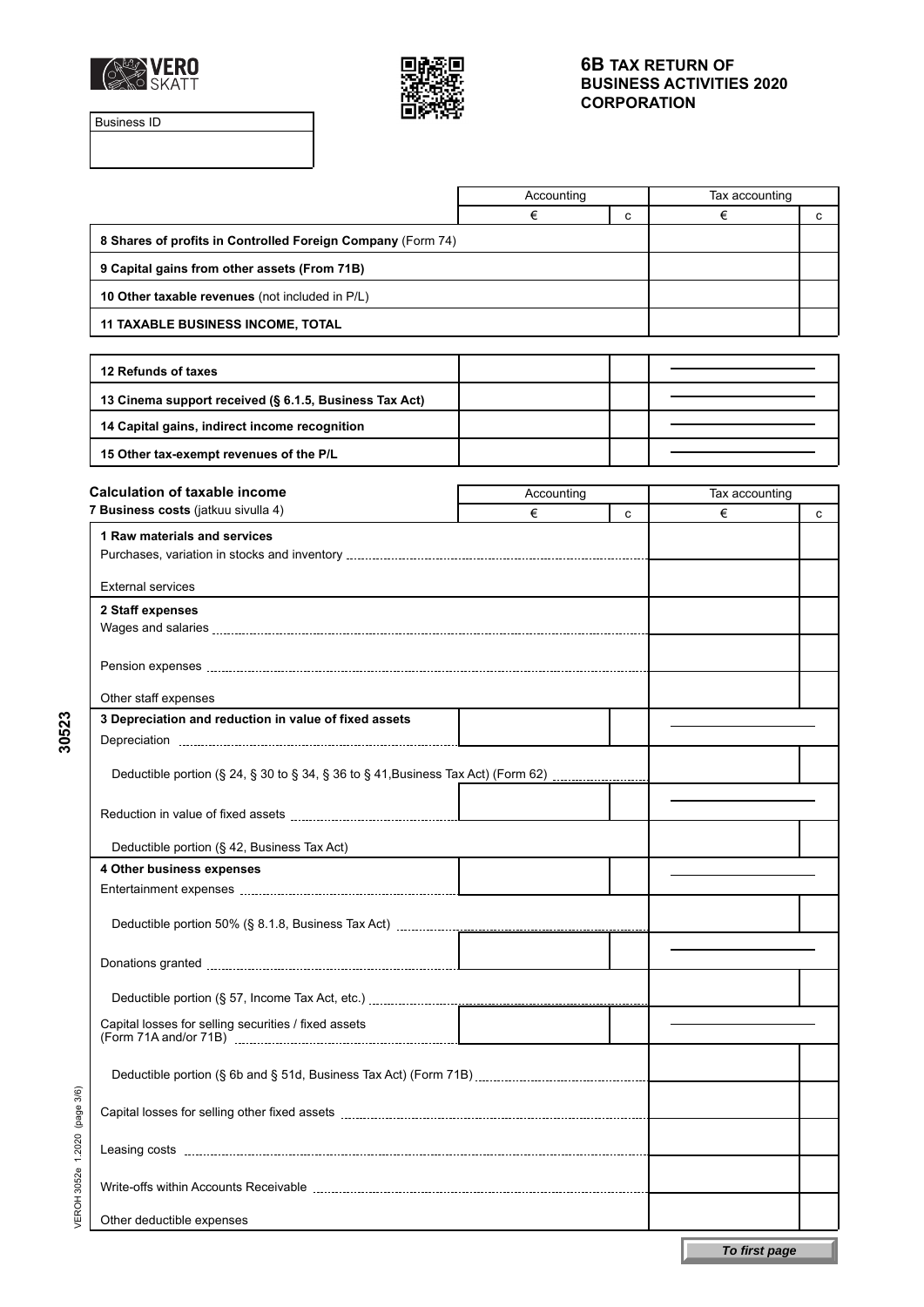



Business ID

**30524**

VEROH 3052e 1.2020 (page 4/6)

VEROH 3052e 1.2020 (page 4/6)

|                                                                             | Accounting |   | Tax accounting |   |
|-----------------------------------------------------------------------------|------------|---|----------------|---|
|                                                                             | €          | c | €              | C |
| Non-deductible costs                                                        |            |   |                |   |
|                                                                             |            |   |                |   |
| Punitive tax increases and late-filing penalties                            |            |   |                |   |
|                                                                             |            |   |                |   |
|                                                                             |            |   |                |   |
|                                                                             |            |   |                |   |
|                                                                             |            |   |                |   |
| Reduction in value of shares included in fixed assets                       |            |   |                |   |
|                                                                             |            |   |                |   |
|                                                                             |            |   |                |   |
| Other non-deductible costs                                                  |            |   |                |   |
| <b>5 Financial expenses</b>                                                 |            |   |                |   |
| Interest paid to group undertakings/companies (§ 18 a, act on business tax) |            |   |                |   |
|                                                                             |            |   |                |   |
|                                                                             |            |   |                |   |
|                                                                             |            |   |                |   |
|                                                                             |            |   |                |   |
|                                                                             |            |   |                |   |
| Adjustment of interest paid (§ 18 a, Business Tax Act)                      |            |   |                |   |
|                                                                             |            |   |                |   |
|                                                                             |            |   |                |   |
| Losses of other financial assets and final reductions in value              |            |   |                |   |
|                                                                             |            |   |                |   |
|                                                                             |            |   |                |   |
|                                                                             |            |   |                |   |
|                                                                             |            |   |                |   |
| Other financial expenses                                                    |            |   |                |   |
|                                                                             |            |   |                |   |
| 6 Tax-deductible repayment of surplus by a cooperative                      |            |   |                |   |
| 7 Group subsidy paid out (Form 65)                                          |            |   |                |   |
|                                                                             |            |   |                |   |
|                                                                             |            |   |                |   |
| Deductible portion (§ 43 and § 47, Business Tax Act)                        |            |   |                |   |
| 9 Capital losses from and write-downs of other assets                       |            |   |                |   |
| (From 71B)                                                                  |            |   |                |   |
| Deductible portion                                                          |            |   |                |   |
|                                                                             |            |   |                |   |
| 10 Write-downs of receivables included in other assets                      |            |   |                |   |
|                                                                             |            |   |                |   |
| Deductible portion                                                          |            |   |                |   |
| 11 Other deductible costs (not included in P/L)                             |            |   |                |   |
|                                                                             |            |   |                |   |
| <b>12 TAX-DEDUCTIBLE BUSINESS COSTS, TOTAL</b>                              |            |   |                |   |
|                                                                             |            |   | To first page  |   |
|                                                                             |            |   |                |   |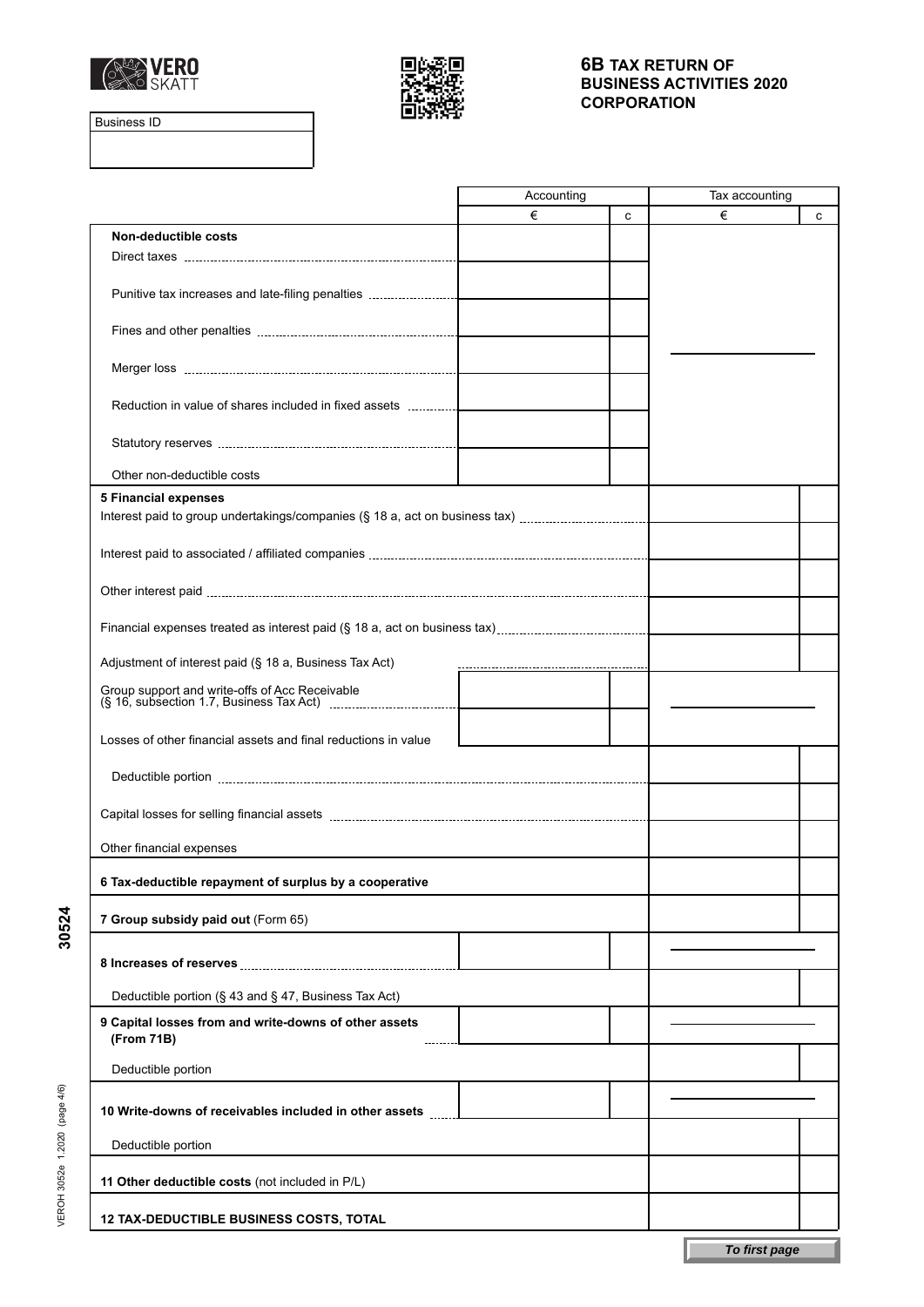



Business ID

#### **8 Taxable profits / Tax-deductible losses**

If the corporate taxpayer has receipts of income from an agricultural source, file Form 7M.

| l PROFIT                        |  | c | LOSS                                    |  |
|---------------------------------|--|---|-----------------------------------------|--|
|                                 |  |   | Amounts not taken<br>into consideration |  |
| Profit from business activities |  |   | Loss from business activities           |  |

# **Calculation of net worth**

| 9 Assets                                                    | € | c |                                                     | € | C |
|-------------------------------------------------------------|---|---|-----------------------------------------------------|---|---|
| <b>Fixed assets and other</b><br>non-current investment     |   |   | <b>Financial assets</b>                             |   |   |
|                                                             |   |   | Accounts receivable                                 |   |   |
| Other non-current investments                               |   |   | Receivables from companies<br>within same group     |   |   |
| Real estate, buildings and<br>structures (Form 18) $\ldots$ |   |   | Receivables from associated /                       |   |   |
|                                                             |   |   |                                                     |   |   |
|                                                             |   |   | Other receivable                                    |   |   |
| Securities included in fixed assets                         |   |   | Securities included in financial                    |   |   |
| Receivables from companies                                  |   |   | Prepayments and Accrued income                      |   |   |
| Receivables from associated /                               |   |   | Receivable from a<br>percentage-of-completion entry |   |   |
| Other non-current receivables                               |   |   |                                                     |   |   |
|                                                             |   |   |                                                     |   |   |
| Fixed and non-currents assets, total                        |   |   | Other financial assets                              |   |   |
| <b>Current assets</b>                                       |   |   |                                                     |   |   |
| Raw materials and consumables                               |   |   | Financial assets, total                             |   |   |
|                                                             |   |   | Other assets<br>Securities (Form 8A)                |   |   |
|                                                             |   |   | Real property and buildings (Form 18)               |   |   |
|                                                             |   |   | Shareholder borrowings                              |   |   |
| Real estate and buildings /                                 |   |   | Receivables from cos in same group                  |   |   |
| Securities included in current assets                       |   |   | Other receivables                                   |   |   |
|                                                             |   |   |                                                     |   |   |
| Current assets, total                                       |   |   | Total other assets                                  |   |   |
|                                                             |   |   | <b>ASSETS TOTAL</b>                                 |   |   |

**30525**

**To first page**